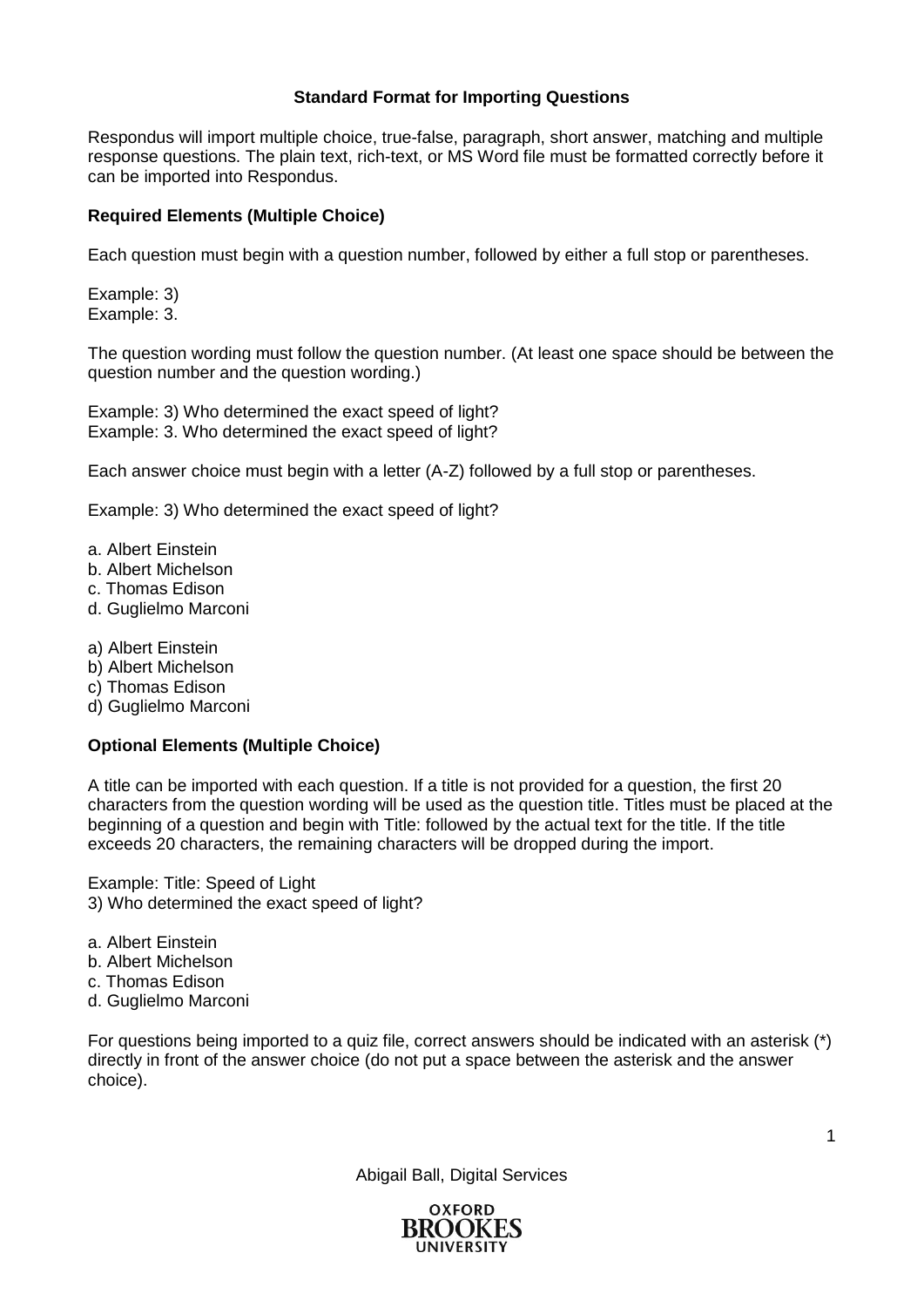Example: Title: Speed of Light 3) Who determined the exact speed of light?

a. Albert Einstein \*b) Albert Michelson c) Thomas Edison d. Guglielmo Marconi

With a quiz file, feedback for individual answer choices can be imported by placing the feedback immediately after the answer choice and by beginning the line with the @ symbol. There must be at least one space between the @ symbol and the feedback text.

Example: Title: Speed of Light 3) Who determined the exact speed of light?

a. Albert Einstein

@ No. Albert Michelson determined the exact speed of light.

\*b) Albert Michelson

@ Yes. Albert Michelson won the Nobel Prize for Physics for determining the exact speed of light.

General Feedback can be imported in a similar way, but it must appear immediately after the question wording and before any of the answer choices. The line must also begin with the @ symbol and there must be at least one space between the @ symbol and the feedback text.

Example: Title: Speed of Light

3) Who determined the exact speed of light?

@ Albert Michelson was the first American to win the Nobel Prize in Physics (1907) for his measurements of the speed of light. His experiments laid the groundwork for Einstein's Theory of Relativity.

a. Albert Einstein

@ No. Albert Michelson determined the exact speed of light.

\*b) Albert Michelson

@ Yes. Albert Michelson won the Nobel Prize for Physics for determining the exact speed of light.

As shown in the previous example, both types of feedback can be used within a single question.

### **Importing True and False Questions**

The process of importing a true and false question is similar to that used for importing multiple choice questions.

Example: 3) Albert Michelson determined the exact speed of light?

\*a) True b) False

Example: 3) Albert Michelson determined the exact speed of light?

\*a. T

Abigail Ball, Digital Services

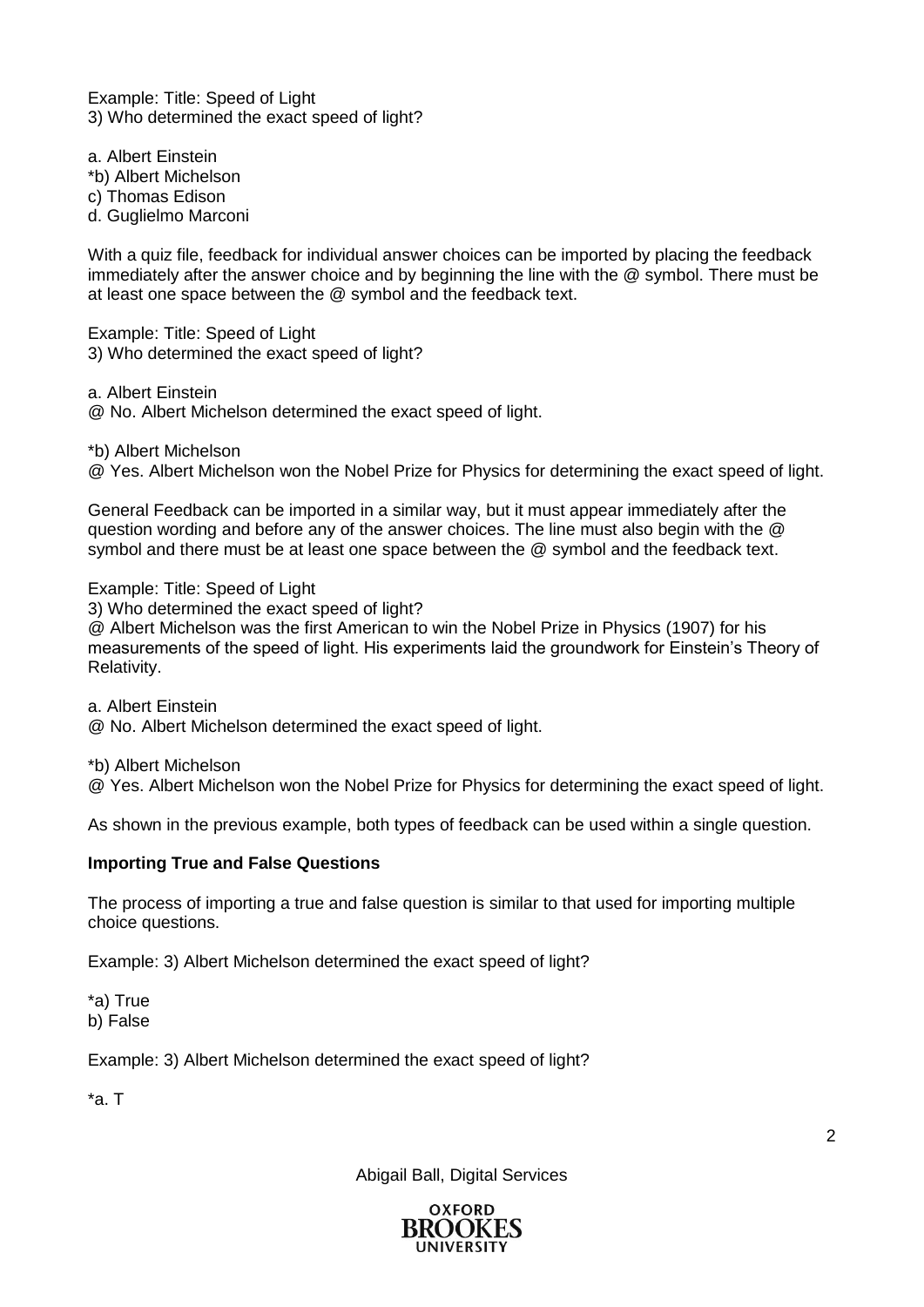It's important to note that the True (or T) answer choice must be listed above the False (or F) answer choice in order for Respondus to recognize it as a true and false question type. (If False appears first in the list, the question will be imported as a multiple choice question.)

To include a title or feedback with the true and false question, follow the same formatting rules described above for multiple choice questions.

## **Importing Paragraph Questions**

The logic for importing paragraph questions is similar to what is described above for multiple choice questions. The main difference is that the first line of formatting must begin with Type: P. This is followed by the Title (which is optional), the question number, and the question wording.

Example: Type: P Title: Michelson-Morely experiment

4. How is the Michelson-Morley experiment related to Albert Einstein's theory of relativity?

If you are importing a paragraph question into a quiz file, you can supply an answer in the following format.

Example: Type: P Title: Michelson-Morely experiment

4) How is the Michelson-Morely experiment related to Albert Einstein's theory of relativity?

a) In 1887, Albert Michelson and Edward Morely carried out experiments to detect the change in speed of light due to ether wind when the Earth moved around the sun. The result was negative. They found the speed of light is always the same regardless of Earth's motion around the sun. Scientists were puzzled with this negative result, and they didn't know how to explain it. Albert Einstein came up with the answer in his famous second postulate in theory of relativity: that the speed of light (in vacuum) is always constant and absolute, regardless of its source's motion and observer's movement.

Please note that if you are then going to export the Respondus file into a Brookes VLE assessment you will still have to mark the question yourself.

### **Importing Short Answer Questions**

To import a Short Answer question, the first line of formatting must begin with Type: S. This is followed by the Title (which is optional), the question number, and the question wording.

Example: Type: S Title: Who invented television? 5. Who is known as the father of television?

Respondus allows you to import only one correct answer per question, but it does permit you to enter multiple forms of that answer.

Example: Type: S



Abigail Ball, Digital Services

b. F